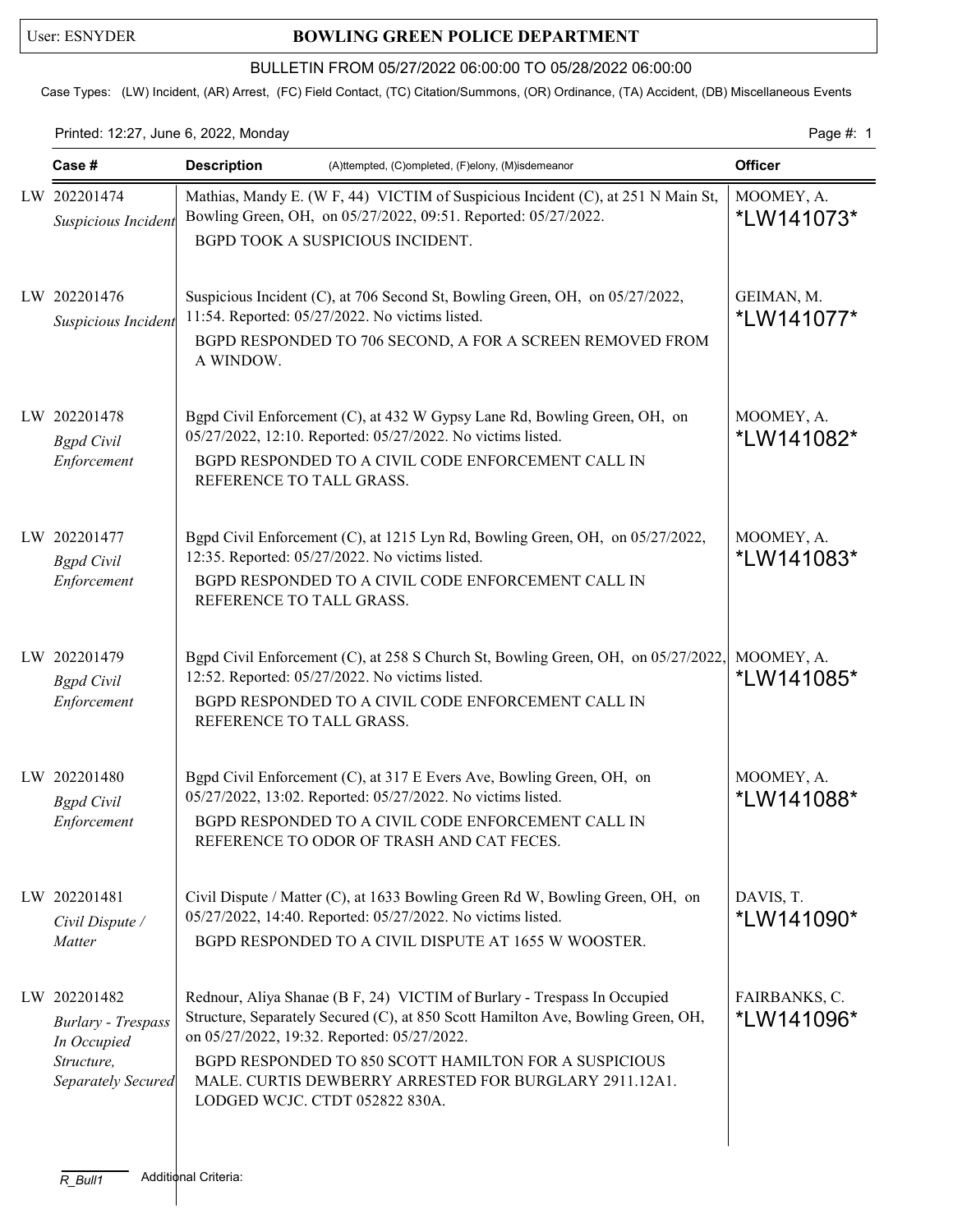|  | Case #                                                                                     | <b>Description</b>                                                                                                                                                                                             | (A)ttempted, (C)ompleted, (F)elony, (M)isdemeanor                                                                                                                                   | <b>Officer</b>              |  |  |  |
|--|--------------------------------------------------------------------------------------------|----------------------------------------------------------------------------------------------------------------------------------------------------------------------------------------------------------------|-------------------------------------------------------------------------------------------------------------------------------------------------------------------------------------|-----------------------------|--|--|--|
|  | LW 202201485<br><b>Inducing Panic -</b><br>Threaten Violence                               | Blanton, Daniel Harry (W M, 42) VICTIM of Inducing Panic - Threaten Violence<br>(C), at 515 E Gypsy Lane Rd, Bowling Green, OH, on 05/27/2022, 22:48. Reported:<br>05/27/2022.                                 | SNYDER, V.<br>*LW141104*                                                                                                                                                            |                             |  |  |  |
|  |                                                                                            | CTDT 052822 830A.                                                                                                                                                                                              | BG POLICE RESPONDED TO 515 E. GYPSY LANE FOR A CRIMINAL<br>TRESPASS REPORT. MICHAEL ALLEN WAS ARRESTED TO CRIMINAL<br>TRESPASS 2911.21A1 AND INDUCING PANIC 2917.31A2. LODGED WCJC. |                             |  |  |  |
|  | LW 202201484                                                                               |                                                                                                                                                                                                                | Society VICTIM of Criminal Trespass - Restricted Area (C), at 615 S Wintergarden<br>Rd, Bowling Green, OH, on 05/27/2022, 23:39. Reported: 05/27/2022.                              | WRIGHT, K.                  |  |  |  |
|  | Criminal Trespass<br>- Restricted Area                                                     | OBSERVED A VEHICLE IN WINTERGARDEN PARK AFTER HOURS.<br>GAVE TWO CRIMINAL WARNINGS TO TWO JUVENILES FOR CRIMINAL<br>TRESPASS.                                                                                  | *LW141100*                                                                                                                                                                          |                             |  |  |  |
|  | LW 202201483<br>Traffic Violation                                                          |                                                                                                                                                                                                                | Traffic Violation (C), at 1020 Scott Hamilton Ave, Bowling Green, OH, on<br>05/27/2022, 23:39. Reported: 05/27/2022. No victims listed.                                             | FAIRBANKS, C.<br>*LW141102* |  |  |  |
|  |                                                                                            | FAILURE TO CONTROL.                                                                                                                                                                                            | BGPD RESPONDED TO SCOTT HAMILTON AND CRIM ST. FOR A<br>RECKLESS DRIVER. JUAN HERNANDEZ CITED FOR NO OL AND                                                                          |                             |  |  |  |
|  | LW 202201486<br>Burglary -<br>Trespass In<br>Occupied<br>Structure, separatel<br>y Secured | Lowe, Brittany Alyssa (W F, 24) VICTIM of Burglary - Trespass In Occupied<br>Structure, separately Secured (C), at 1520 E Clough St, Bowling Green, OH, on                                                     | SHIMEL, A.<br>*LW141107*                                                                                                                                                            |                             |  |  |  |
|  |                                                                                            | 05/28/2022, 01:55. Reported: 05/28/2022. Tot.Est.Loss: \$1,932.<br>RESPONDED TO 1520 E. CLOUGH APARTMENT 177 FOR A REPORT<br>THAT SOMEONE BROKE INTO THE APARTMENT AND STOLE SEVERAL<br><b>GAMING SYSTEMS.</b> |                                                                                                                                                                                     |                             |  |  |  |
|  | LW 202201488<br>Suspicious Incident                                                        |                                                                                                                                                                                                                | Suspicious Incident (C), at 1234 N Main St, Bowling Green, OH, on 05/28/2022,<br>01:59. Reported: 05/28/2022. No victims listed.<br>OBSERVED A SUSPICIOUS INCIDENT.                 | WRIGHT, K.<br>*LW141106*    |  |  |  |
|  | LW 202201487                                                                               |                                                                                                                                                                                                                | Society VICTIM of Driving While Under The Influence Of Alcohol/ Drugs (C), at E                                                                                                     | ST JOHN, K. S.              |  |  |  |
|  | Driving While<br>Under The<br>Influence Of<br>Alcohol/Drugs                                | 05/28/2022.                                                                                                                                                                                                    | Wooster St/s College Dr, Bowling Green, OH, on 05/28/2022, 02:22. Reported:                                                                                                         | *LW141108*                  |  |  |  |
|  |                                                                                            | CTDT 060122 130P.                                                                                                                                                                                              | BGPD INITIATED A TRAFFIC STOP FOR A SUSPECTED IMPAIRED<br>DRIVER. ADAM GRAVER WAS CITED FOR OVI/REFUSAL 4511.19A1A.                                                                 |                             |  |  |  |
|  |                                                                                            |                                                                                                                                                                                                                | 052922 ORIGINAL BMV2255 FORM SENT TO BMV/COLUMBUS ALONG<br>WITH OH OL THAT WAS CONFISCATED.                                                                                         |                             |  |  |  |
|  |                                                                                            |                                                                                                                                                                                                                |                                                                                                                                                                                     |                             |  |  |  |
|  |                                                                                            |                                                                                                                                                                                                                |                                                                                                                                                                                     |                             |  |  |  |